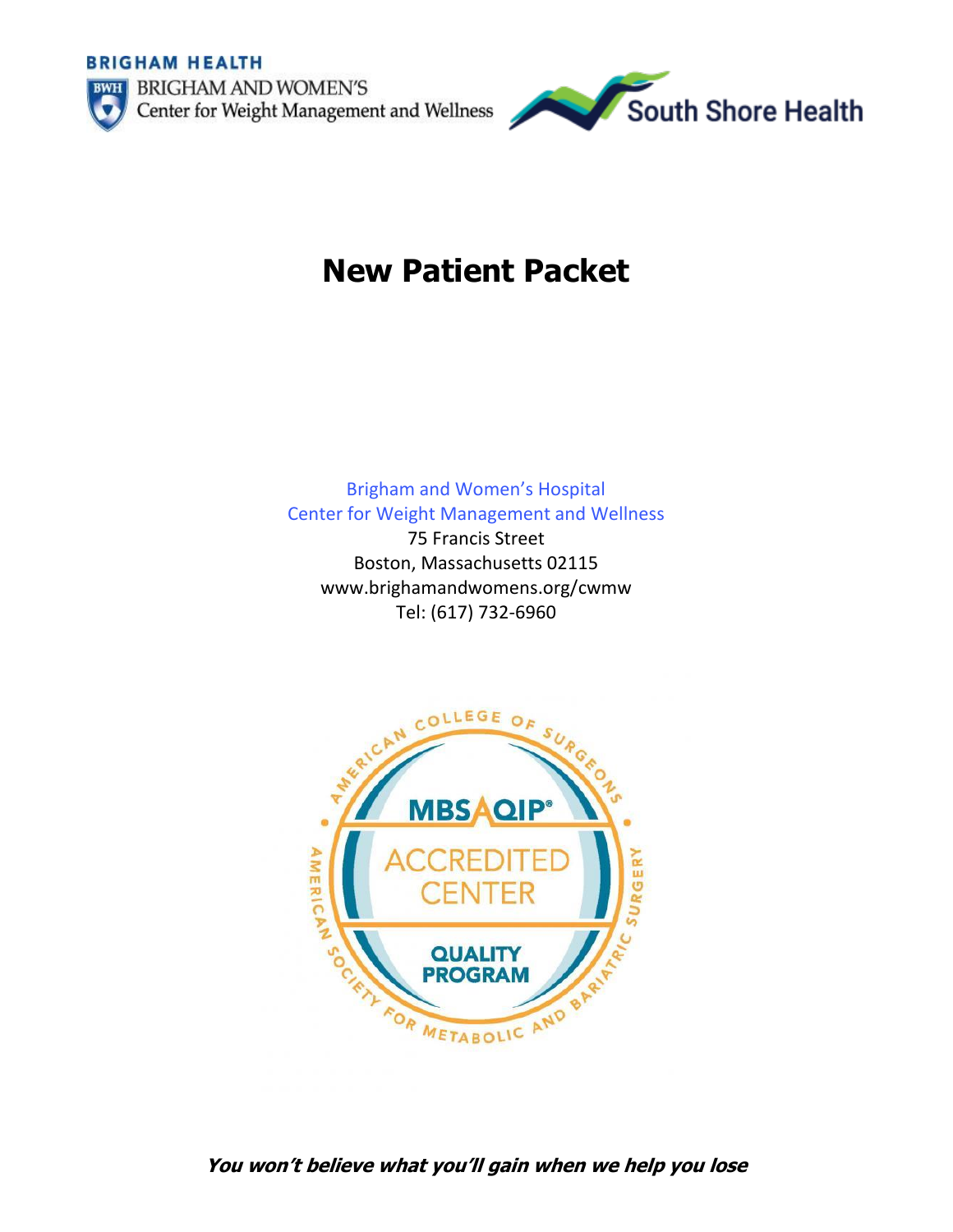**BRIGHAM HEALTH BRIGHAM AND WOMEN'S** Center for Weight Management and Wellness



## **A Message from our Staff**

Welcome to the New Patient Information Session for Brigham and Women's Center for Weight Management and Wellness (CWMW). Congratulations on taking this important step toward a healthier you! Obesity can impact so many facets of one's life – appearance, medical health, emotional health and well-being, interpersonal changes and challenges, stigma and bias to name a few. As we learn more about obesity (as a disorder or disease) we begin to understand that it goes well beyond diet and exercise. Obesity is a complex process that can be caused by many factors including genetics, medications, medical disease, emotional aspects, nutritional interests, and environmental concerns. You may have been led to believe otherwise, but **obesity is not your fault**. Weight loss surgery is the only proven long-term solution to obesity and its related health concerns. Choosing surgery is one of the most important decisions you can make for yourself. Weight loss surgery empowers you to regain control toward a healthier you.

Each one of our sites is accredited by the Metabolic and Bariatric Surgery Accreditation and Quality Improvement Program (MBSAQIP). This designation is awarded to recognize the safety and quality of bariatric surgery programs by the American College of Surgeons. Our dedicated team of nationally recognized experts (surgeons, physician assistants, psychologists, and dietitians) will support you at every step of the way. Our surgeons are active members of American Society of Metabolic and Bariatric Surgery, with many years of leadership and experience in treating obesity. You will be cared by experts in a safe environment. In addition, our program is designed to take care of you for the long-term, offering both pre- and post-operative counseling, support groups, educational forums, and online support.

You probably have several questions about the risks, benefits, and your journey to and after the surgery. The goal of today's session is to review the following:

- The qualifications for surgery
- The types of weight loss surgery procedures we provide
- The risks and benefits of weight loss surgery
- Insurance coverage
- Appointments overview
- What your post-operative care will include
- How to have long-term success with weight loss surgery

Thank you for attending our information session. We look forward to answering any questions and welcome you to our program.

Sincerely,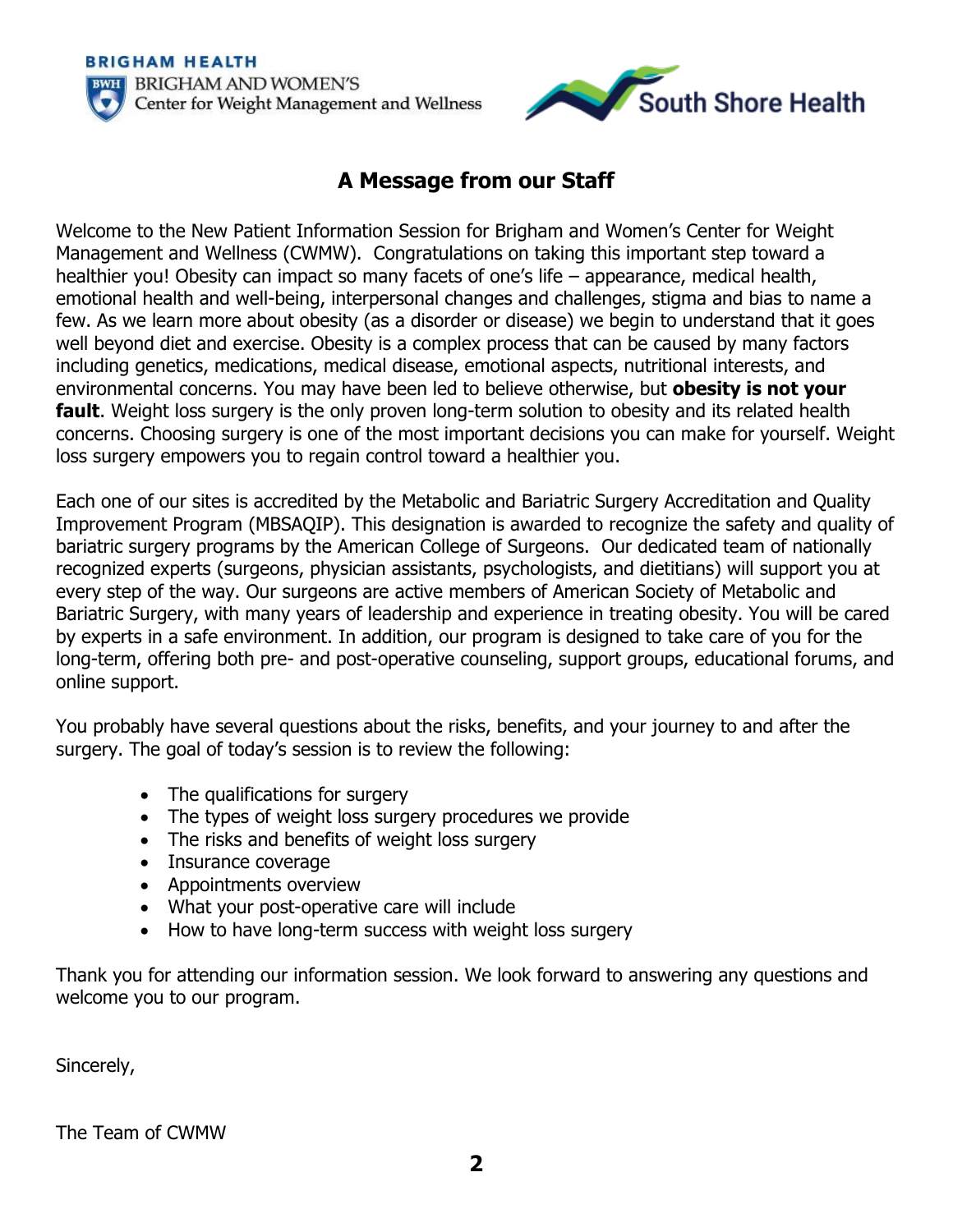



## **Table of Contents**

| PCP Recommendation Letter Templatepage 10 |  |
|-------------------------------------------|--|

## **Voice of a CWMW Patient**

"I chose surgery because the medical issues related to being overweight for years were getting worse. My diabetes was out of control, and even with medication my A1C was always over 10. Congestive heart failure and kidney disease continued to worsen. After suffering two strokes in 2013, I realized I was not going to get better unless I had the surgery to help with the weight loss. I had the laparoscopic sleeve procedure and lost nearly 100 lbs within the first year. I am no longer insulin dependent, and I take less medications to control some of the other health issues. Since the weight loss, I experience greater mobility, feel better about myself and enjoy some activities I have not in years. I cannot thank my bariatric surgery team enough for making this life changing experience as uncomplicated as possible".

With Sincere Appreciation,

Michael, CWMW Sleeve Patient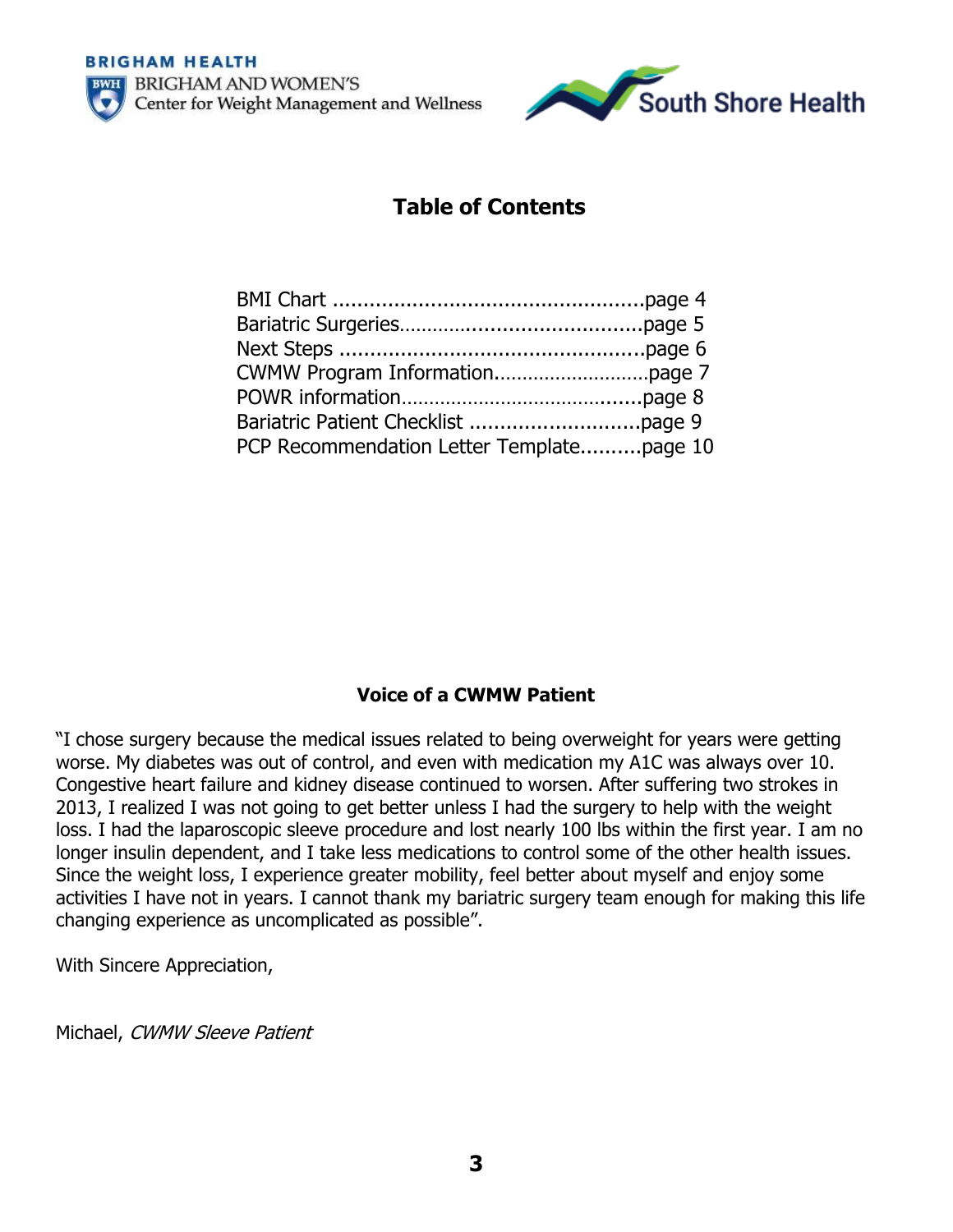



## **To qualify for weight loss surgery, you must have a BMI of: 35 with weight-related health problems (type 2 diabetes, high blood pressure, sleep apnea)**

#### **40 with or without weight-related health problems.**

|                                    | <b>Body Mass Index (BMI) Table</b>                                    |                             |                                                                                                                                                 |  |                                     |  |  |                                                             |  |  |              |                                                                        |       |                                         |  |  |       |  |  |  |  |  |  |                                                                                                     |  |  |                 |  |  |
|------------------------------------|-----------------------------------------------------------------------|-----------------------------|-------------------------------------------------------------------------------------------------------------------------------------------------|--|-------------------------------------|--|--|-------------------------------------------------------------|--|--|--------------|------------------------------------------------------------------------|-------|-----------------------------------------|--|--|-------|--|--|--|--|--|--|-----------------------------------------------------------------------------------------------------|--|--|-----------------|--|--|
|                                    | Overweight<br><b>Normal</b><br>19 20 21 22 23 24 25 26 27 28 29 30 31 |                             |                                                                                                                                                 |  |                                     |  |  |                                                             |  |  | <b>Obese</b> | <b>Extreme Obesity</b><br>40 41 42 43 44 45 46 47 48 49 50 51 52 53 54 |       |                                         |  |  |       |  |  |  |  |  |  |                                                                                                     |  |  |                 |  |  |
| <b>BMI</b>                         |                                                                       |                             |                                                                                                                                                 |  |                                     |  |  |                                                             |  |  |              |                                                                        | 32 33 | 34 35 36 37                             |  |  | 38 39 |  |  |  |  |  |  |                                                                                                     |  |  |                 |  |  |
| <b>Height</b><br>(feet,<br>inches) |                                                                       | <b>Body Weight (pounds)</b> |                                                                                                                                                 |  |                                     |  |  |                                                             |  |  |              |                                                                        |       |                                         |  |  |       |  |  |  |  |  |  |                                                                                                     |  |  |                 |  |  |
| 4'10''                             |                                                                       |                             | 91 96 100 105 110 115 119 124 129 134 138 143 148 153 158 162 167 172 177 181 186 191 196 201 205 210 215 220 224 229 234 239 244 248 253 258   |  |                                     |  |  |                                                             |  |  |              |                                                                        |       |                                         |  |  |       |  |  |  |  |  |  |                                                                                                     |  |  |                 |  |  |
| 4'11''                             | 94                                                                    | 99                          |                                                                                                                                                 |  | 104 109 114 119 124 128 133 138 143 |  |  |                                                             |  |  |              |                                                                        |       |                                         |  |  |       |  |  |  |  |  |  | 148 153 158 163 168 173 178 183 188 193 198 203 208 212 217 222 227 232 237 242 247 252 257 262 267 |  |  |                 |  |  |
| 5'0"                               |                                                                       |                             | 97 102 107 112 118 123                                                                                                                          |  |                                     |  |  | 128 133 138 143 148                                         |  |  |              |                                                                        |       | 153 158 163 168 174 179 184 189 194 199 |  |  |       |  |  |  |  |  |  | 204 209 215 220 225 230 235 240 245 250 255 261 266 271 276                                         |  |  |                 |  |  |
| 5'1"                               |                                                                       |                             | 100 106 111 116 122 127                                                                                                                         |  |                                     |  |  | 132 137 143 148 153                                         |  |  |              |                                                                        |       | 158 164 169 174 180 185 190 195 201 206 |  |  |       |  |  |  |  |  |  | 211 217 222 227 232 238 243 248 254 259 264                                                         |  |  | 269 275 280 285 |  |  |
| 5'2"                               |                                                                       |                             | 104 109 115 120 126 131 136 142 147 153 158                                                                                                     |  |                                     |  |  |                                                             |  |  |              |                                                                        |       |                                         |  |  |       |  |  |  |  |  |  | 164 169 175 180 186 191 196 202 207 213 218 224 229 235 240 246 251 256 262 267 273 278 284 289 295 |  |  |                 |  |  |
| 53"                                |                                                                       |                             | 107 113 118 124 130 135 141 146 152 158 163 169 175 180 186 191 197 203 208 214 220                                                             |  |                                     |  |  |                                                             |  |  |              |                                                                        |       |                                         |  |  |       |  |  |  |  |  |  | 225 231 237 242 248 254 259 265 270 278 282 287 293 299 304                                         |  |  |                 |  |  |
| 5'4"                               |                                                                       |                             | 110 116 122 128 134 140 145 151 157 163 169 174 180 186 192 197 204 209 215 221 227                                                             |  |                                     |  |  |                                                             |  |  |              |                                                                        |       |                                         |  |  |       |  |  |  |  |  |  | 232 238 244 250 256 262 267 273 279 285 291 296 302 308 314                                         |  |  |                 |  |  |
| 55"                                |                                                                       |                             | 114 120 126 132 138 144                                                                                                                         |  |                                     |  |  | 150 156 162 168 174                                         |  |  |              |                                                                        |       | 180 186 192 198 204 210 216 222 228 234 |  |  |       |  |  |  |  |  |  | 240 246 252 258 264 270 276 282 288 294 300 306 312 318 324                                         |  |  |                 |  |  |
| 5'6"                               |                                                                       |                             | 118 124 130 136 142 148 155 161 167 173 179 186 192 198 204 210 216 223 229 235 241                                                             |  |                                     |  |  |                                                             |  |  |              |                                                                        |       |                                         |  |  |       |  |  |  |  |  |  | 247 253 260 266 272 278 284 291 297 303 309 315 322 328 334                                         |  |  |                 |  |  |
| 5'7''                              |                                                                       |                             | 121 127 134 140 146 153 159 166 172 178 185 191 198 204 211 217 223 230 236 242 249 255 261 268 274 280 287 293 299 306 312 319 325 331 338 344 |  |                                     |  |  |                                                             |  |  |              |                                                                        |       |                                         |  |  |       |  |  |  |  |  |  |                                                                                                     |  |  |                 |  |  |
| 58"                                |                                                                       |                             | 125 131 138 144 151 158                                                                                                                         |  |                                     |  |  | 164 171 177 184 190 197 203 210 216 223 230 236 243 249 256 |  |  |              |                                                                        |       |                                         |  |  |       |  |  |  |  |  |  | 262 269 276 282 289 295 302 308 315 322 328                                                         |  |  | 335 341 348 354 |  |  |
| 5'9"                               |                                                                       |                             | 128 135 142 149 155 162 169 176 182 189 196                                                                                                     |  |                                     |  |  |                                                             |  |  |              |                                                                        |       |                                         |  |  |       |  |  |  |  |  |  | 203 209 216 223 230 236 243 250 257 263 270 277 284 291 297 304 311 318 324 331 338                 |  |  | 345 351 358 365 |  |  |
| 5'10''                             |                                                                       |                             | 132 139 146 153 160 167 174 181 188 195 202                                                                                                     |  |                                     |  |  |                                                             |  |  |              |                                                                        |       | 209 216 222 229 236 243 250 257 264 271 |  |  |       |  |  |  |  |  |  | 278 285 292 199 306 313 320 327 334 341 348 356 362 369 376                                         |  |  |                 |  |  |
| 5'11''                             |                                                                       |                             | 136 143 150 157 165 172 179 186 193 200 208                                                                                                     |  |                                     |  |  |                                                             |  |  |              |                                                                        |       | 215 222 229 236 243 250 257 265 272 279 |  |  |       |  |  |  |  |  |  | 286 293 301 305 315 322 329 338 343 351 358 365 372 379 386                                         |  |  |                 |  |  |
| 6'0''                              |                                                                       |                             | 140 147 154 162 169 177                                                                                                                         |  |                                     |  |  | 184 191 199 206 213                                         |  |  |              |                                                                        |       | 221 228 235 242 250 258 265 272 279 287 |  |  |       |  |  |  |  |  |  | 294 302 308 316 324 331 338 346 353 361 368 375 383 390 397                                         |  |  |                 |  |  |
| 6'1''                              |                                                                       |                             | 144 151 159 168 174 182                                                                                                                         |  |                                     |  |  | 189 197 204 212 219                                         |  |  |              |                                                                        |       | 227 235 242 250 257 265 272 280 288 295 |  |  |       |  |  |  |  |  |  | 302 310 318 325 333 340 348 355 363 371 378 386 393 401 408                                         |  |  |                 |  |  |
| 6'2''                              |                                                                       |                             | 148 155 163 171 179 186 194 202 210 218 225                                                                                                     |  |                                     |  |  |                                                             |  |  |              |                                                                        |       | 233 241 249 256 264 272 280 287 295 303 |  |  |       |  |  |  |  |  |  | 311 319 326 334 342 350 358 365 373 381 389 396 404 412 420                                         |  |  |                 |  |  |
| 6'3''                              |                                                                       |                             | 152 160 168 176 184 192                                                                                                                         |  |                                     |  |  | 200 208 216 224 232                                         |  |  |              |                                                                        |       |                                         |  |  |       |  |  |  |  |  |  | 240 248 256 264 272 279 287 295 303 311 319 327 335 343 351 359 367 375 383 391 399                 |  |  | 407 415 423 431 |  |  |
| 6'4''                              |                                                                       |                             | 156 164 172 180 189 197 205 213 221 230 238 246 254 263 271 279 287 295 304 312 320 328 336 344 353 361 369 377 385 394 402 410 418 426 435 443 |  |                                     |  |  |                                                             |  |  |              |                                                                        |       |                                         |  |  |       |  |  |  |  |  |  |                                                                                                     |  |  |                 |  |  |

**OR**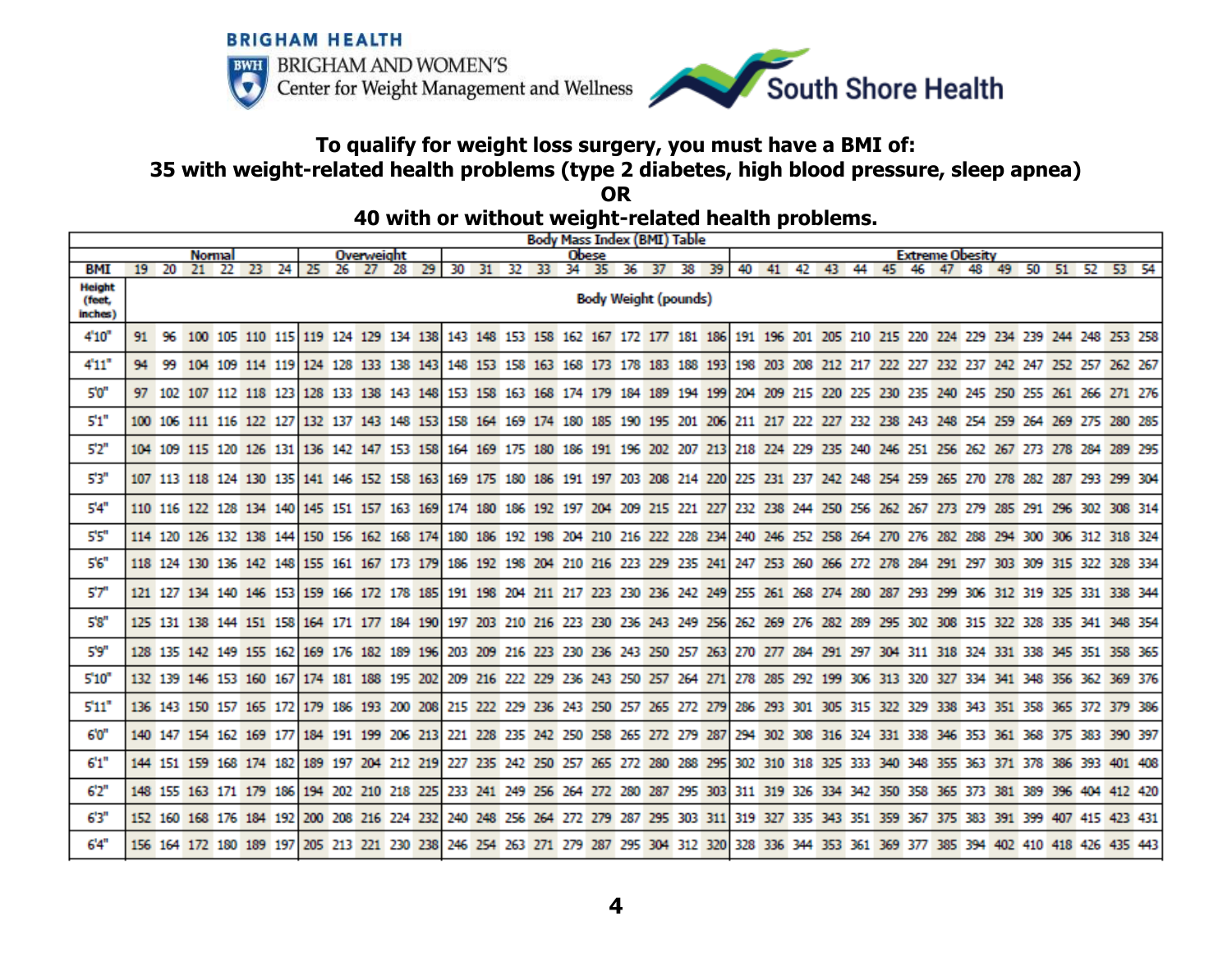



# **Commonly Offered Bariatric Surgeries**

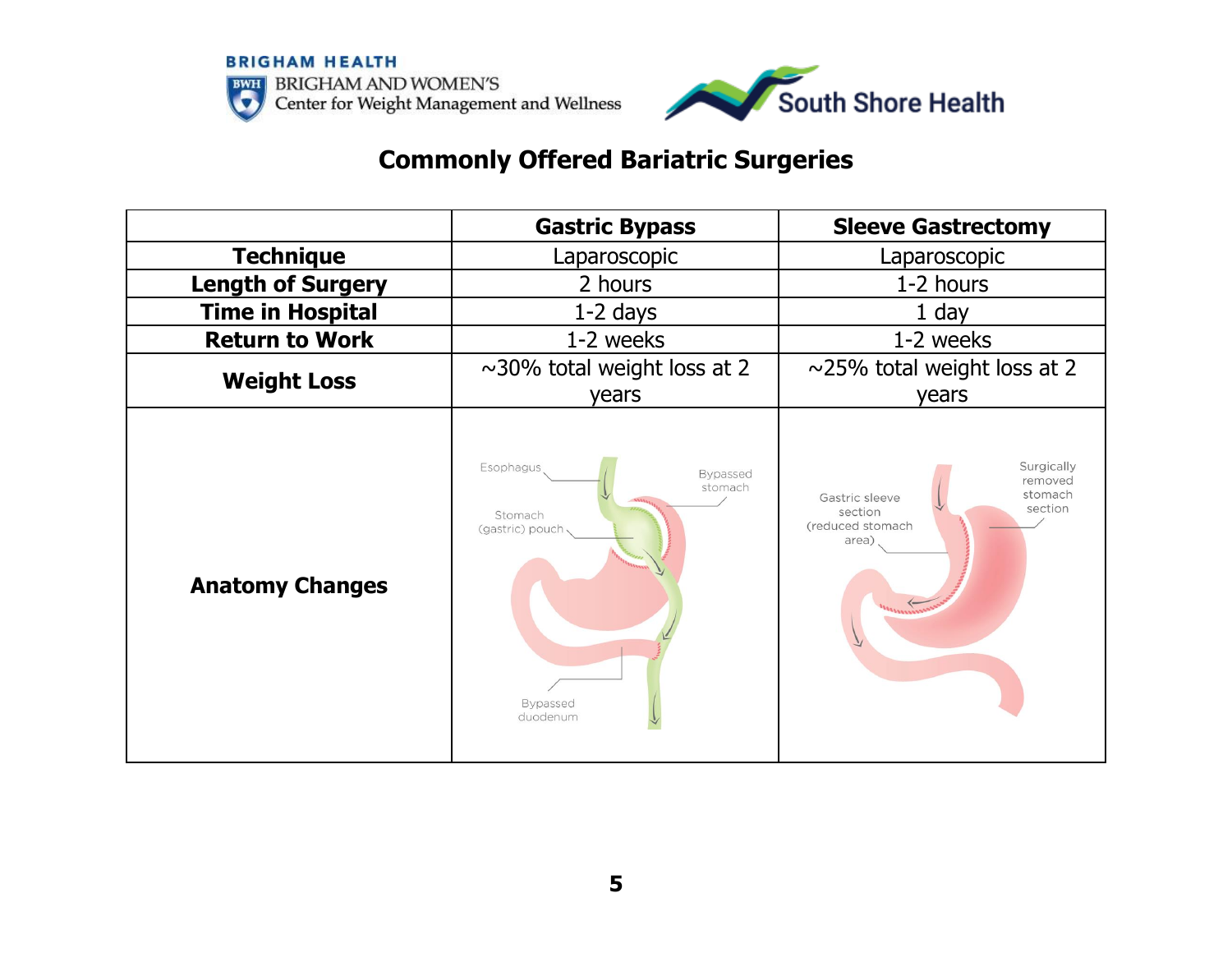



# **What Are My Next Steps?**

## **Step 1 – Insurance**

 $\checkmark$  Verify your insurance

CPT Codes: Gastric Bypass (43644) Sleeve Gastrectomy (43775)

- $\circ$  Make sure to speak with benefits representative  $\circ$  Ask your insurance company if the gastric bypass or the sleeve gastrectomy are covered by using the CPT Code provided
- o Are Brigham and Women's Hospital and/or Brigham and Women's Faulkner Hospital and/or South Shore Hospital "Within Network"?
- $\circ$  Does my plan require a "Center of Excellence" institution?
- $\checkmark$  Verify your employer's policy with your HR representative
	- $\circ$  Sometimes employers can customize the plan to include and exclude specific coverage, such as bariatric coverage
- $\checkmark$  Verify if there is a certain amount of required time you must document attempted weight loss
- $\checkmark$  Verify mental health benefits
- ✓ Complete or update patient registration **866-489-4056**
- $\checkmark$  Obtain referral for surgeon visit (if needed)

## **Step 2 – Start the Pre-operative Process!**

- $\checkmark$  Contact our New Patient Coordinator (617-732-6960) to schedule your Core Appointments
	- o Surgeon Consult
		- Labs
	- o Group Nutrition Class
	- o Behavioral Assessment
	- o Nutrition New Patient Assessment
	- o Nutrition Follow-up
	- o Imaging
	- o Surgeon Follow-up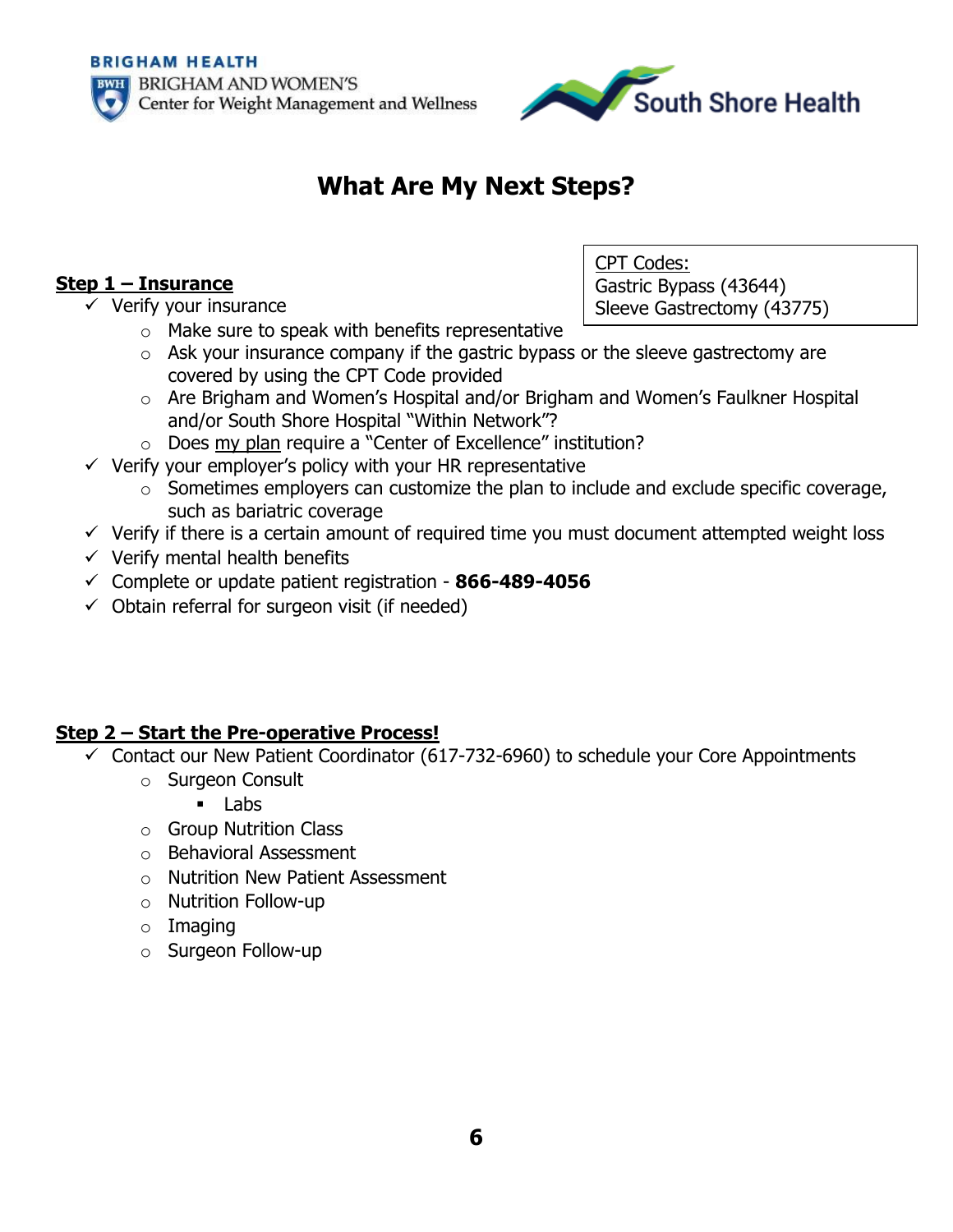

# **Not sure about moving forward with surgery?**

#### **It's ok to meet with a surgeon before committing to the program! Schedule a surgeon consult only.**

The Center for Weight Management and Wellness offers non-surgical, medical and endoscopy treatment for weight management. Call 617-525-3597 to schedule these appointments.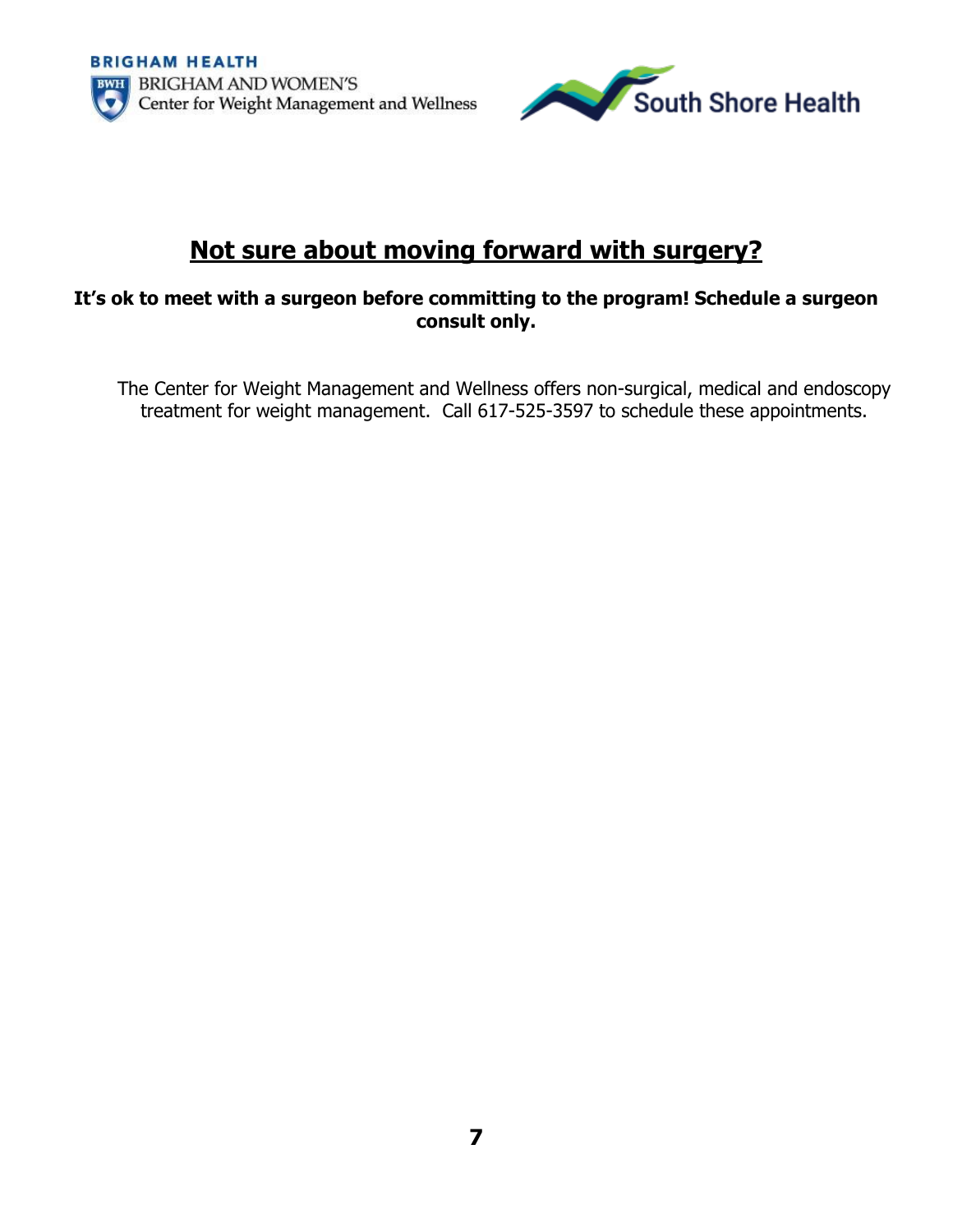

## **POWR Questions & Answers**

#### **1. What is POWR?**

• POWR stands for **P**re-**O**perative **W**eight **R**eduction. This virtual group covers topics to help patients get ready for surgery. It also meets insurance requirements for patients that need to participate in a mandated, medically supervised weight loss program prior to surgery. All are welcome to attend POWR!

#### **2. What's the difference between POWR and a nutrition appointment?**

• A nutrition appointment is an **individual visit** with a dietitian that meets our program's preoperative requirements. POWR is a virtual **group visit** with a dietitian covering nutrition education.

#### **3. Do I need to make an appointment for POWR?**

• Yes! POWR groups meet virtually on the 2<sup>nd</sup> and 4<sup>th</sup> Wednesday of each month at 1pm. You may attend on the day that works best for you.

#### **4. How do I meet my insurance requirement?**

• You MUST attend **at least 1** nutrition visit OR attend 1 POWR group **per month** for the amount of time required by your insurance (i.e. 3-6 consecutive months, depending on your insurance).

#### **5. What happens if I miss a month?**

• If you **miss** a month, you must **restart** the monthly insurance requirement. (See examples below)

| <b>Nutrition</b><br><b>Visit/POWR</b> | Month            | <b>Attended?</b> |  |  |  |  |  |
|---------------------------------------|------------------|------------------|--|--|--|--|--|
| <b>Nutrition Class</b>                | March (month 1)  |                  |  |  |  |  |  |
| <b>Nutrition</b><br>Assessment        | April (month 2)  |                  |  |  |  |  |  |
| <b>Nutrition</b><br>Follow-up         | May (month 3)    |                  |  |  |  |  |  |
| <b>POWR</b>                           | June (month 4)   |                  |  |  |  |  |  |
| <b>POWR</b>                           | July (month 5)   | $\checkmark$     |  |  |  |  |  |
| <b>Nutrition</b><br>Follow-up         | August (month 6) |                  |  |  |  |  |  |
| <b>Completion of 6 months</b>         |                  |                  |  |  |  |  |  |

#### **Completed POWR Example Incomplete POWR Example**

| Nutrition<br><b>Visit/ POWR</b> | Month           | <b>Attended?</b> |
|---------------------------------|-----------------|------------------|
| <b>Nutrition Class</b>          | March (month 1) |                  |
| <b>Nutrition</b><br>Assessment  | April (month 2) |                  |
| <b>POWR</b>                     | May (month 3)   |                  |
| Nutrition follow<br>up (Missed) | June (month 4)  | No               |
| <b>POWR</b>                     | July (month 1)  | *Restart         |

\*Please refer to #6

Please note that you **can** attend a POWR group **before** any of your scheduled visits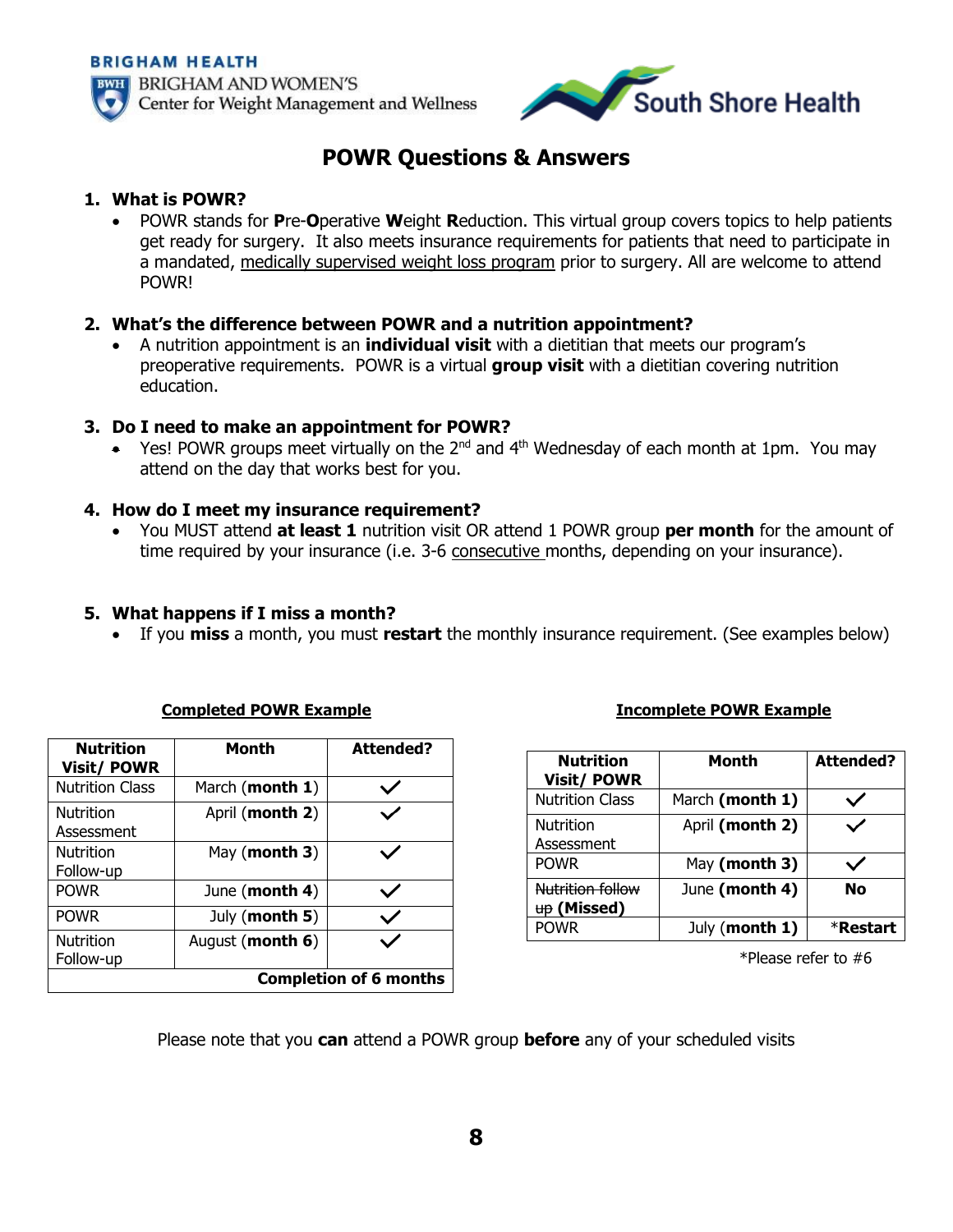



# **Bariatric Patient Checklist**

| Insurance Verification (page 6)                                                    | Monthly<br>Requirements                  | <b>Insurance Prov</b>                                         |
|------------------------------------------------------------------------------------|------------------------------------------|---------------------------------------------------------------|
| Surgeon Consult                                                                    | 6 months                                 | MassHealth, Ant<br><b>BCBS Rhode Isla</b><br>*United/United ( |
| <b>Group Nutrition Class</b>                                                       | 3 months                                 | BCBS Federal, Ci<br>*United/United (                          |
| <b>Nutrition Individual Assessment</b>                                             | Not Required<br>Subject to<br>individual | BCBS MA, Harva<br>All others (espec<br>policies)              |
| Nutrition Follow-Up (may need more than one) _                                     | policy                                   | *United is 3-6 month<br>**A minimum of 12                     |
| <b>Behavioral Consult</b>                                                          |                                          | professionals that dis<br>behavioral treatment                |
| $\Box$ UGI (or other abdominal imaging)                                            |                                          | management                                                    |
| Blood Draw (ordered by surgeon at first consult)                                   |                                          |                                                               |
| Letter of Medical Necessity from primary care provider                             |                                          |                                                               |
| Consultation from other providers as needed                                        |                                          |                                                               |
| Nutrition Visits 3 or 6 months in a row (if required by insurance, see grid above) |                                          |                                                               |
|                                                                                    |                                          |                                                               |

| Monthly                            | <b>Insurance Providers</b>                                                                                                                                                                                        |  |  |  |  |  |  |  |
|------------------------------------|-------------------------------------------------------------------------------------------------------------------------------------------------------------------------------------------------------------------|--|--|--|--|--|--|--|
| Requirements                       |                                                                                                                                                                                                                   |  |  |  |  |  |  |  |
| 6 months                           | MassHealth, Anthem BCBS (any state),<br>BCBS Rhode Island, Unicare/GIC,                                                                                                                                           |  |  |  |  |  |  |  |
|                                    | *United/United Choice Plus                                                                                                                                                                                        |  |  |  |  |  |  |  |
| 3 months                           | BCBS Federal, Cigna, Aetna**, Medicare,<br>*United/United Choice Plus                                                                                                                                             |  |  |  |  |  |  |  |
| Not Required                       | BCBS MA, Harvard Pilgrim, Allways, Tufts                                                                                                                                                                          |  |  |  |  |  |  |  |
| Subject to<br>individual<br>policy | All others (especially out-of-state<br>policies)                                                                                                                                                                  |  |  |  |  |  |  |  |
|                                    | *United is 3-6 months depending on individual plan<br>**A minimum of 12 appointments with health<br>professionals that discuss a nutrition and/or<br>behavioral treatment plan that supports weight<br>management |  |  |  |  |  |  |  |